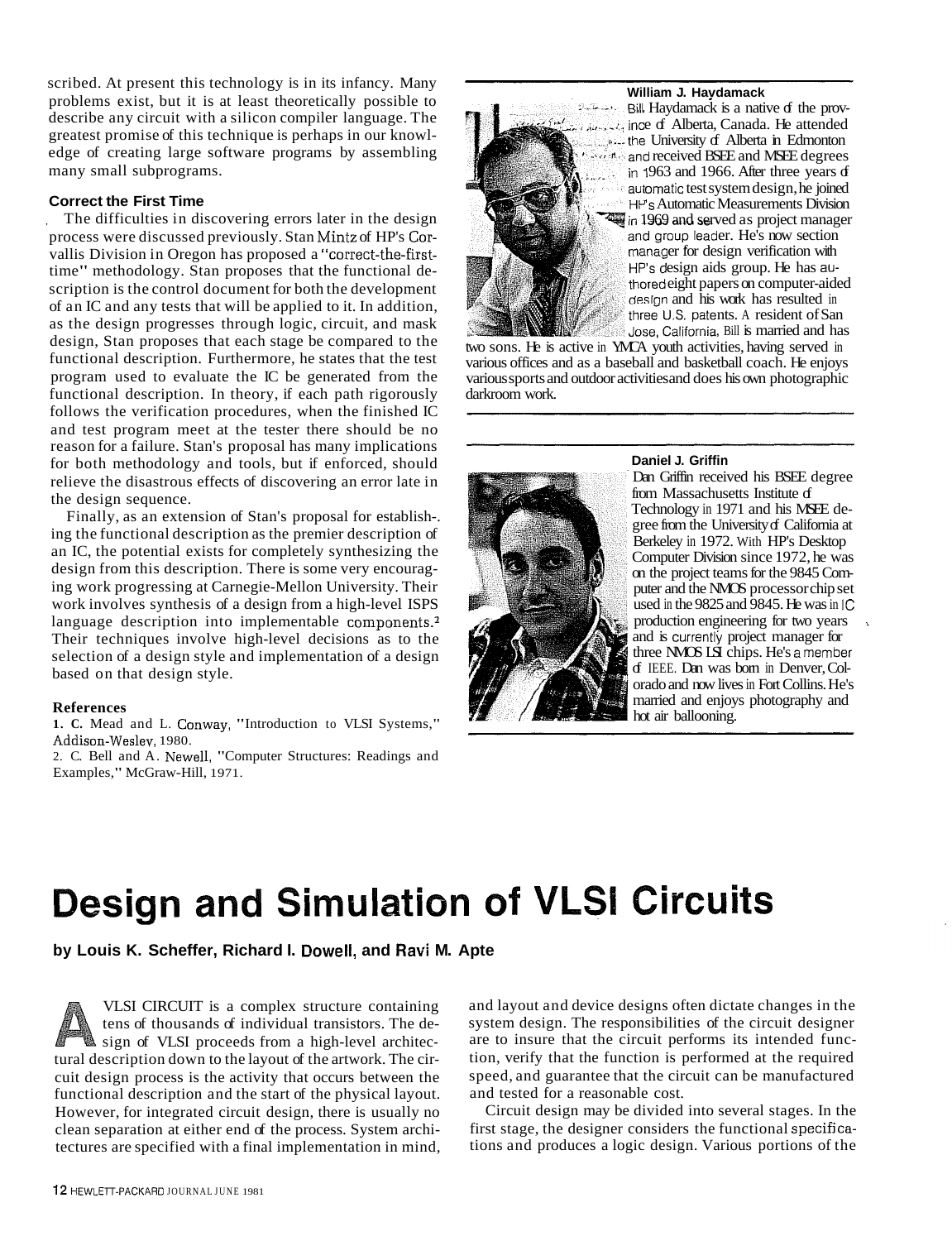allowable delays and the power consumption are allocated to parts of the total circuit. This step requires a significant amount of experience, since optimizing a VLSI design is far different from optimizing a design in a technology such as TTL. Speed, power, space, and design time can all be traded off against each other, but a wrong decision can lead to a great deal of backtracking, since all portions of a design may be interdependent. At this stage of the design, a logic simulator (such as TESTAID-IC) may be used to verify that the desired function is indeed performed.

This translation step from functional to logical circuit description is of great interest to current researchers. To lessen the required integrated circuit knowledge and reduce the design time and errors, structured methodologies have emerged that permit the computer to assume a greater role in the design.

The next step is to turn the logic design into a transistor level design. In many cases, this is not done explicitly, for it is simpler to design the artwork directly from the logic specification. Where performance is critical, however, detailed investigation of the transistor level designs is required. The circuit simulator SPICE is used to do verification on this level. It allows the designer to look at speeds, powers, noise margins, best and worst cases, and the effects of process variations. By using the results of these detailed simulations, designers can significantly improve the reliability and yield of the final product.

Another necessary step is the definition of the tests for the chip. The designer must guarantee that the chip can be tested. This is partially achieved in the logic design stage, by making sure that the storage elements can be read and controlled, but the actual definition of tests must take place after the logic design is completed. Logic simulators (TESTAID-IC) offer considerable help with this task.

All of the preceding steps deal with logic diagrams and schematics, which must be converted to machine readable form so that simulators may use them. Furthermore, several different representations of a circuit usually exist, and a hierarchical design is almost a necessity to keep all the details straight. DRAW is a program that helps the designer



Fig. 1. DRAW circuit design station consists of an interactive graphics terminal, a digitizing tablet, and a four-color plotter, all tied to a timeshared computer. DRAW is a graphics editor designed for editing schematics.





in these areas. With a graphics terminal and a digitizing pad, the designer can enter and edit schematic diagrams interactively. The hierarchy is easily maintained and used, and the program can convert conventional schematics to the textual forms required by the simulators.

#### **Schematic Input Using DRAW**

Schematic entry using DRAW involves a combination of tablet and keyboard input (Fig. **1).** Schematics are kept in a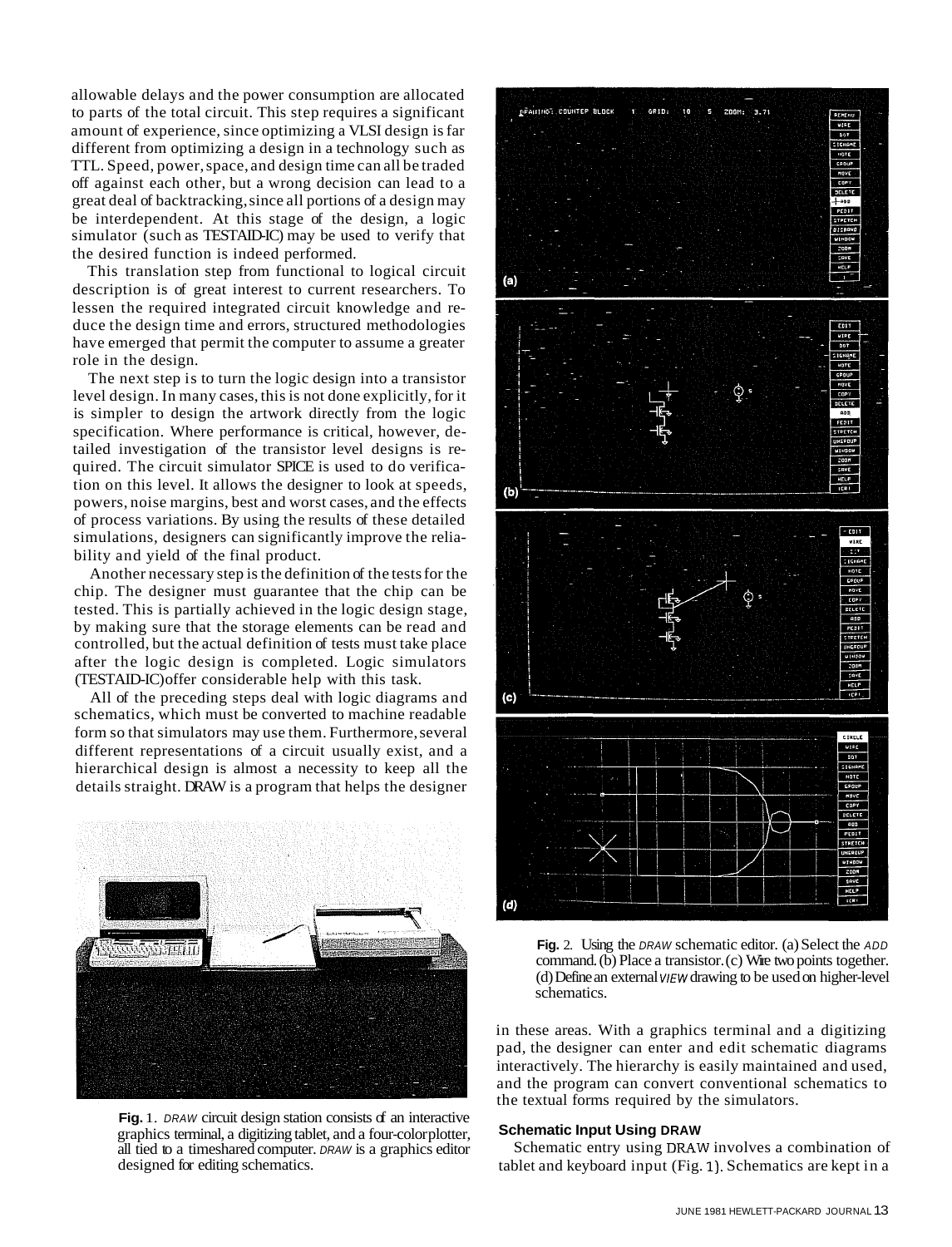

**-Fig. 3.** Schematics for a four-bit counter, created **by** DRAW. (a) VIEW-level plot  $f$  the counter. (b) Block-level plot. (c) Block-level plot of a one-bit cell. (d) **HP-SPICE** plot of a NOR gate.

library which is managed by DRAW on the user's account. A "clean sheet of paper" is created by asking to edit a presently nonexistent drawing. The screen of the HP 2648A Terminal provides a window to the work area, as shown in Fig. 2. Both text and graphics displays are used. In Fig. 2a, the cursor has been placed on top of the ADD command and the stylus depressed. DRAW interprets the position of the cursor to be a request for the ADD command and highlights it as shown in the figure. The type of component to be added is typed at the keyboard together with its parameter values, if any. The placement of an NMOS transistor onto a partially completed schematic is shown in Fig. 2b. The WIRE command is used to interconnect the components. The use of this command is aided by the rubber-band line mode of the terminal. The cursor with a loose wire attached is shown in Fig. 2c. User-defined components that are to be used in higher-level schematics are defined by an external VIEW. The description of an external vIEW drawing is shown in Fig. 2d. The grid is provided to aid in the creation of an outline for the component, which is drawn using the WTRE command.

**A** four-bit counter can be used to illustrate the hierarchical description of DRAW. The highest level of description is shown in Fig. 3a as an implementation-independent fourbit counter with four inputs and four outputs. Figs. 3b, 3c, and 3d show schematics at different stages of design. Both user-defined components such as the NOR gates and SPICE components such as MOS transistors have been used. These schematics are easily incorporated into larger systems and can be ussd to drive simulators such as TESTAID-IC and SPICE.

#### **Logic Simulation Using TESTAID-IC**

TESTAID-IC is a multilevel digital logic simulator for verifying that a proposed design is logically correct and meets timing requirements. Circuit descriptions permit components to he described at Boolean, logic, and transistor levels. Data not appropriate for schematic display is kept in an associated text file. Such data typically consists of transition delay times, Boolean equations and other nongraphic descriptions. In response to a command, DRAW creates a text file containing a TESTAID description. Fig. 4a shows the output generated by TESTAID-IC after simulating the four-bit counter shown in Fig. 3b. At this level the designer is interested only in checking out the functional behavior of the circuit. An output format using Is, Os, and Xs is chosen to display the results. The circuit can be run for all the possible states for checking out complete functionality.

Fig. 4b shows the output waveform generated by TESTAID-IC after simulating the one-bit latch shown in Fig. 3c. The waveform shows the functional response of the circuit to the user-specified stimulus at the logic level. The stimulus applied has a very precarious timing relationship between the SET and PULSE inputs and the two-phase clock. The close timing of the PULSE and PHI1BAR signals is shown circled in Fig. 4b. The waveform in Fig. 4c shows the consequences of the short delay between PULSE and PHI1BAR inputs. The NOR gate, NOR2, does not respond fast enough to the changes on the input side because of its inertia, and consequently it fails to toggle the Q line. The SPICE output shows the NOR2 signal starting to rise but returning to the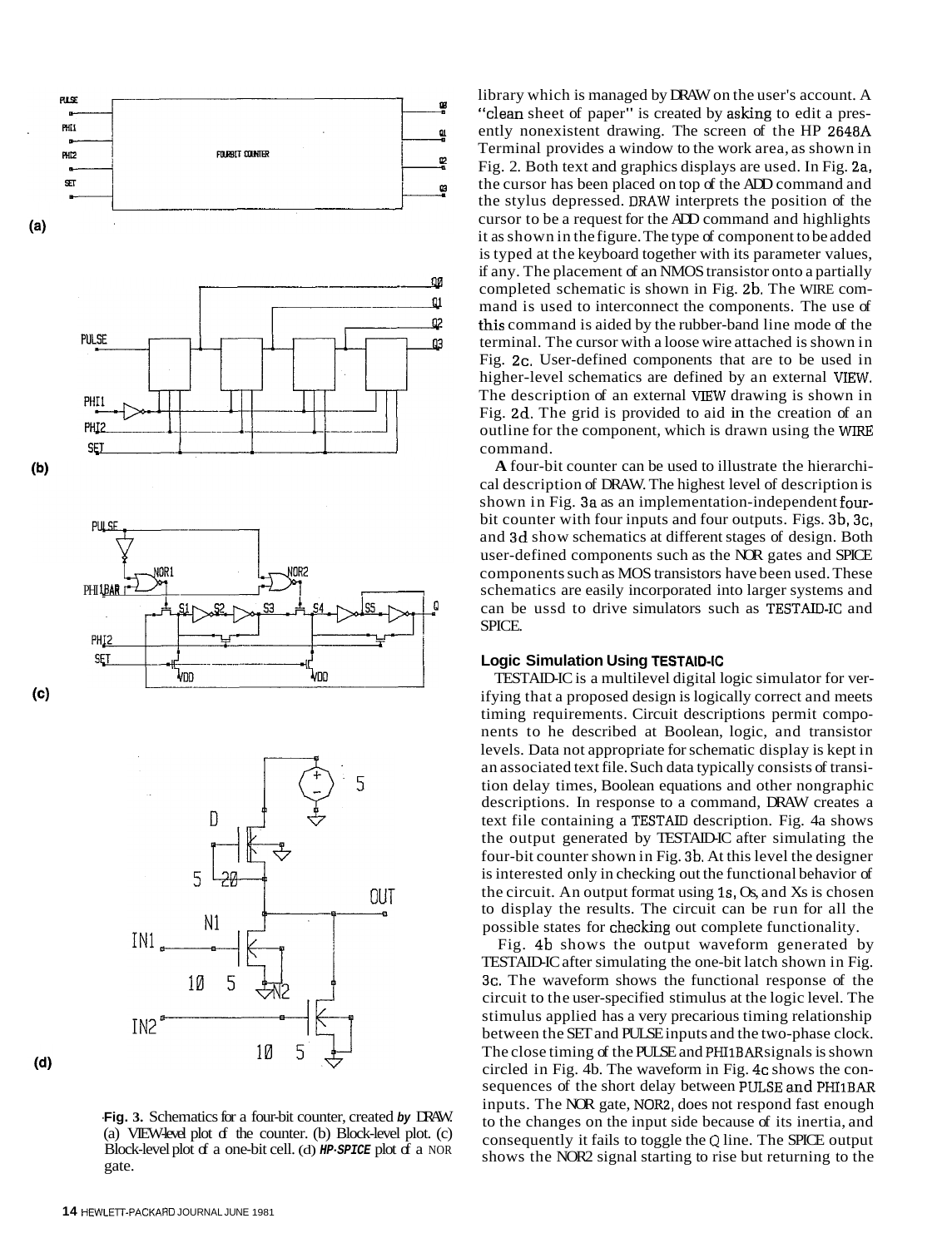

**(d)**<br>**Fig.** 4. TESTAID-IC and HP-SPICE plots. (a) Functional behavior  $\sigma$  a *four-bit* counter. (b) Logic response  $\sigma$  a one-bit counter cell. (c) HP-SPICE plot of a one-bit cell response, showing a toggle failure. (d) HP-SPICE plot of a two-input NOR gate response.

zero state instead of switching to the one state. Further study using SPICE would probably be done at the singlegate level. Other potential problems such as uninitialized nodes and nodes in the high-impedence state are shown with Xs and double lines, respectively in Fig. 4b.

A means to evaluate the effectiveness of circuit testing schemes is provided by a fault simulation option. Under fault simulation mode, circuit nodes are clamped to logic 0 and logic **1** sequentially. The proposed test vector (set of input values) is applied and the faulty outputs compared with the no-fault output. A difference implies that this fault can be detected. For a given set of test vectors, TESTAID-IC runs the fault analysis and computes the percentage of faults that will be detected. Fault analysis is used as an adjunct to functional testing, since a full functional test is not always economical.

#### **Circuit Simulation Using HP-SPICE**

The SPICE circuit simulation program developed at the University of California at Berkeley has become a workhorse for the IC industry. SPICE performs a detailed analysis of circuits using the interconnect data from DRAW. Accurate analytical models are provided for the semiconductor devices.

The DRAW display of a basic NMOS NOR gate is shown in Fig. 3d. The library of circuit primitives provides the transistors, capacitors, resistors and other SPICE elements. Stored in the associated text file are device model parameters, source excitation, and SPICE analysis control information.

A typical output from HP-SPICE is plotted in Fig. 4d. The waveforms show the gate response for worst-case conditions of circuit speed. The signal delay through a typical gate is often studied using these simulated waveforms. Circuit designers typically perform hundreds of similar simulations during the course of a design. The simulations can provide the detailed information necessary for assuring that the final design will be reliable. The program's interactiveness, flexibility, and graphical output have been found to be important contributors to designers' productivity.

While simulators are usually most effective for a certain level in the circuit hierarchy, it is vitally important for simulators to be usable at adjacent levels. On the whole, simulations are usually carried out in the most economical manner, with the assurance that sticky problems can be solved using less efficient but more accurate simulations at the next level of detail. The counter cell shown in Fig. 3c is made up of the gates whose switching performance is shown in Fig. 4d. This simulation could be used to confirm timing calculations done from rough extrapolations from the gate performance.

#### **Conclusions**

The advent of VLSI has forced the designers of both systems and design tools to come to grips with the necessity for multilevel system descriptions. The schematic-based system, DRAW, has been offered as one appropriate means for describing VLSI systems. The simulators that have been interfaced to DRAW provide a powerful capability, but are not adequate for evaluation of complete VLSI designs. Simulators and description languages focusing on levels higher than logic states will have to be integrated into a VLSI design package. In addition, the need to simulate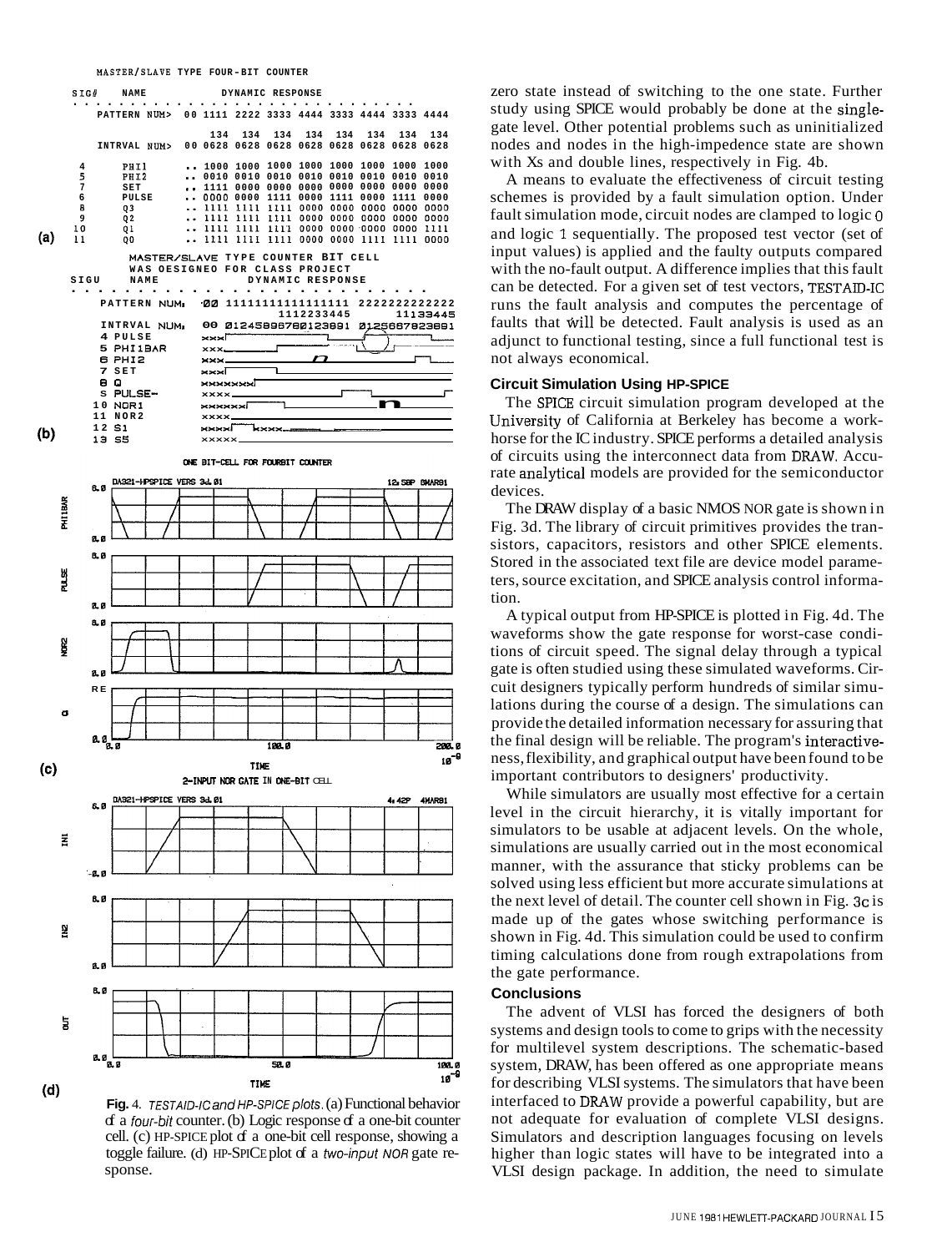## **Transistor Electrical Characterization and Analysis Program (TECAP)**

### **by Ebrahim Khalily**

As simulation becomes a cornerstone of VLSI design and as technology advances toward fabrication of small-geometry devices for VLSI, greater process control and more accurate simulation models become more important. With the increases in the complexity of device models, an automated characterization system is needed to perform quality transistor measurements and provide reliable model parameters interactively and in a reasonable time.

The Transistor Electrical Characterization and Analysis Program (TECAP) is a characterization system based on the HP 98458 Desktop Computer and several HP-IB-compatible measurement instruments. The system is intended for the IC design environment, where understanding of device and circuit limitations is important. TECAP is designed as a general measurement and characterization tool, with interactive measurements on a



**Fig.** 1. Block diagram of the TECAP (transistor electrical characterization and analysis program) system. TECAP makes measurements on bipolar and MOS transistors and computes the parameters of models of these devices.

variety of devices, including resistors, capacitors, bipolar NPN and PNP transistors, enhancement and depletion mode P and N-channel MOSFET transistors, and JFETs. The model parameters for bipolar and MOS transistors are obtained from these measurements. The extracted parameters are then used in a model analysis program to check the validity of the model through direct comparison with measured results.

The HP9845B Desktop Computer is used as the system controller. The enhanced BASIC language provides an easy-toprogram, easy-to-use system. A flexible disc drive provides accessible storage for programs and data. The graphics capability of the HP 98458 and the HP 9872 Multicolor X-Y Plotter give fast visual feedback to the user.

The HP-IB\* is the communication link between the computer and all of the instruments in the system. The HP-IB commands are easy to program, and the standard connections of the HP-IB provide hardware modularity, allowing any instrument to be replaced by another HP-15-compatible instrument without any hard wiring and with minimum software modifications.

The block diagram of the system is shown in Fig. 1. Three HP  $6131C$  Digital Voltage Sources provide  $\pm 100V$ , 0.5A outputs with a resolution of 1 mV. An HP 59301 ASCII-to-Parallel Converter interfaces each source to the HP-IB. Current sourcing capability is provided by a Keithley 225 Current Source modified for remote programming. An HP 59501 Digital-to-Analog Converter is used to control the current source in the range of  $\pm 100$  mA with a resolution of 0.1 nA. Voltage measurement is done by an HP 3455A Digital Voltmeter with a resolution of 10  $\mu$ V. Low current measurements (less than 20 mA) are done by an HP 41408 pA Meter with 1 fA resolution. Currents greater than 20 mA are measured by an HP 3438A Digital Multimeter. The HP 42718 LCR Meter provides capacitance measurement capability from 0.001 pF to 10 nF. The HP 8505 Network Analyzer accompanied by an HP 8503 S-Parameter Test Set enables the system to measure high-frequency (0.5-1300 MHz) parameters. The 3495A Scanner, a matrix switch constructed of 40 programmable two-pole switches, connects the instruments to the four terminals of the system. These four terminals can be either directly connected to the device under test or connected to a probe station for on-wafer measurements.

To maintain system modularity, TECAP uses separate subroutines to control each instrument on the HP-IB. These subroutines enable the user to write or modify the programs using a high-level language. Each section of the program is stored in a separate file on the system flexible disc, and is loaded into the computer and executed only when it is needed. Thirty-two function keys on the desktop computer provide fast access to different tests and measurements.

In general, the application of the system can be divided into two different categories, process control and device characterizations.

A process control engineer is more interested in data on physical parameters of the process. For example, C-V (capacitance versus voltage) measurements can help determine oxide thickness, surface state charge density  $Q_{ss}$ , and threshold voltage.

'Hewlelt-Packard's mplementalion of IEEE Slandard 488-1978.